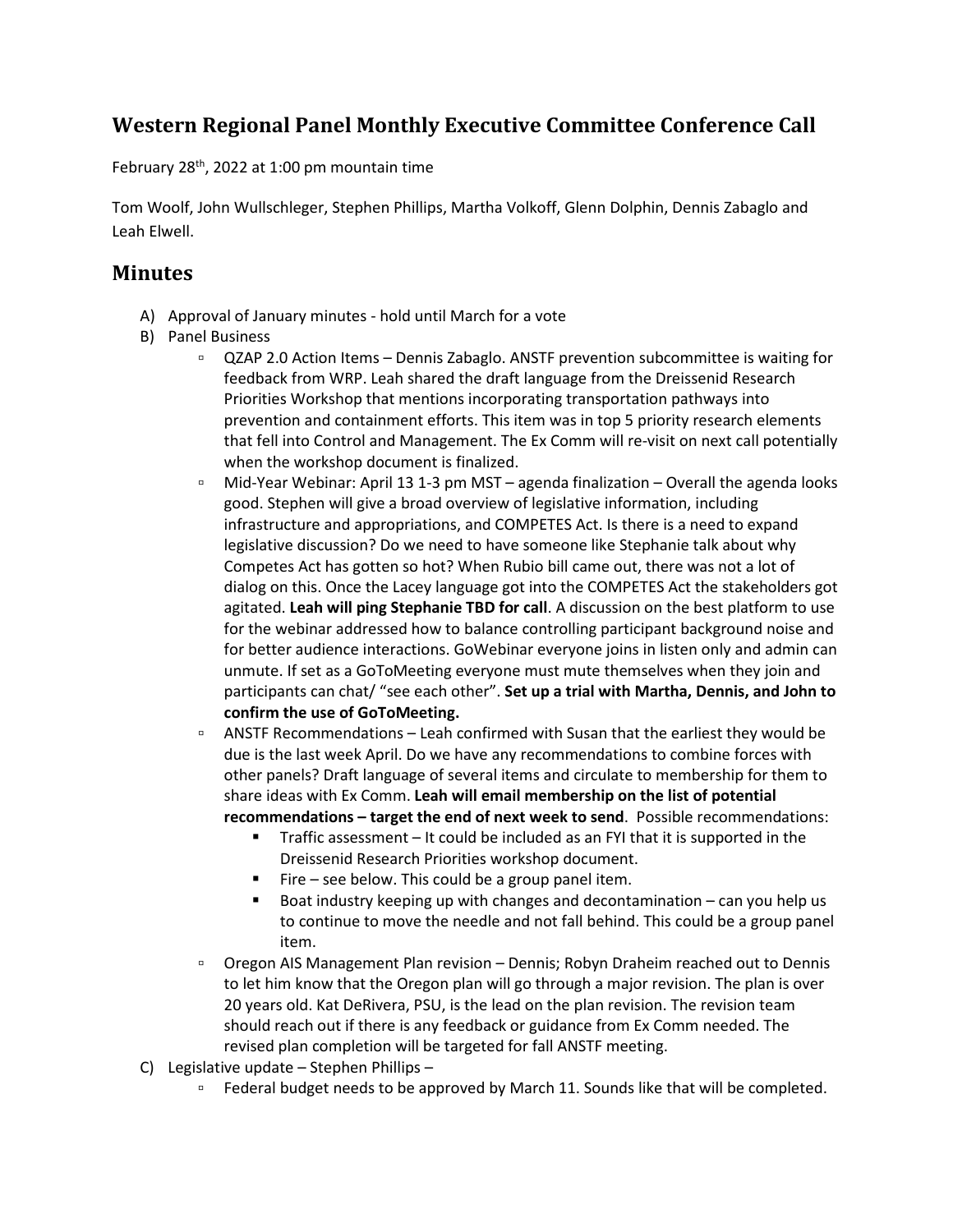- □ COMPETES Act (which includes explicit language that would affect the Lacey Act past ruling on reptiles etc.) is still in conference committee.
- □ Recovering Americas Wildlife Act (RAWA) is continuing to get co-sponsors, but there is difficulty in getting this funded. It is not clear what the schedule for this bill is.
- WRDA 2022 is being worked on, and PSMFC has submitted a language change to request the cost share to 75-25 from 50-50, will be especially helpful for the Platte and other basins coming on board who have difficulty generating match.
- D) WRP Standing Committee Roundtable for Chairs/Liaisons
	- Annual Meeting Committee Leah Elwell; Full-steam ahead for in-person. The agenda planning team has met several times and there are good discussions underway to make the conference a bit more interactive. Leah will begin to solicit sponsorships to support the meeting. The draft materials were discussed. Add Dennis' signature to the letter for sponsor requests. **Leah will share list of potential sponsors 2022**. Leah proposed that the Ex Comm move to get a draft contract from Hilton property for September 21-22, which all agreed to move on. Other potential conflict dates were discussed and none were identified. NAISMA is November 7 and Upper Midwest IS Conference is October 25.
	- Coastal Committee Co-Chairs Chris Scianni and Christine Moffitt; Glenn Dolphin Liaison. Christine Moffitt is now serving as the co-chair with Chris. There has not been a committee call in several months.
	- Decontamination Think Tank Committee Chair Robert Walters; Tom Woolf Liaison; The group met last week to work on plant decontamination protocols which are very close to complete. A list of decontamination challenges specific to new watercraft is being complied. This includes specific boat models and specific issues with decontamination on newer boats. The idea is that this list could be shared with Brian Goodwin of ABYC to have them convey to the industry. **Dennis will draft an email for Ex Comm review, and then share list/correspondence with Brian**.
	- Membership and Communication Committee Chair John Wullschleger; There has not been a meeting recently. John expressed that they need direction on what do address now. Leah suggested that the committee could help identify individuals to help fill vacancies in the membership and better outline the process for soliciting new members.
	- Outreach Committee Chair Monica McGarrity; Barak Shemai Liaison. Dr. Kyle will be sharing with the group on their next call on the data collected to date and how the final report will be designed.
- E) WRP Workgroup Updates Roundtable for Chairs/Liaisons
	- eDNA Chair Adam Sepulveda; Martha Volkoff Liaison. Dennis has not yet sent an email to Adam, but would like to get his feedback on completing the tasks of the workgroup. In the meantime, Adam is continuing with monthly speaker series, which are posted on the WRP YouTube site. **Dennis will reach out to Adam this week.**
	- Fire Equipment Decontamination Procedures Chair Kate Wilson; Dennis Zabaglo Liaison. At this time the committee is working to incorporate feedback into a template, training materials and resource guide. This would eventually be housed on website for jurisdictions to utilize.
	- Ex Comm discussed elevating the use/adoption of these guidelines. A recommendation could be brought to the ANSTF to request that the Forest Service, BLM, and other major land management agencies linked to fire operations look to adopt AIS guidelines and push from the top-down.